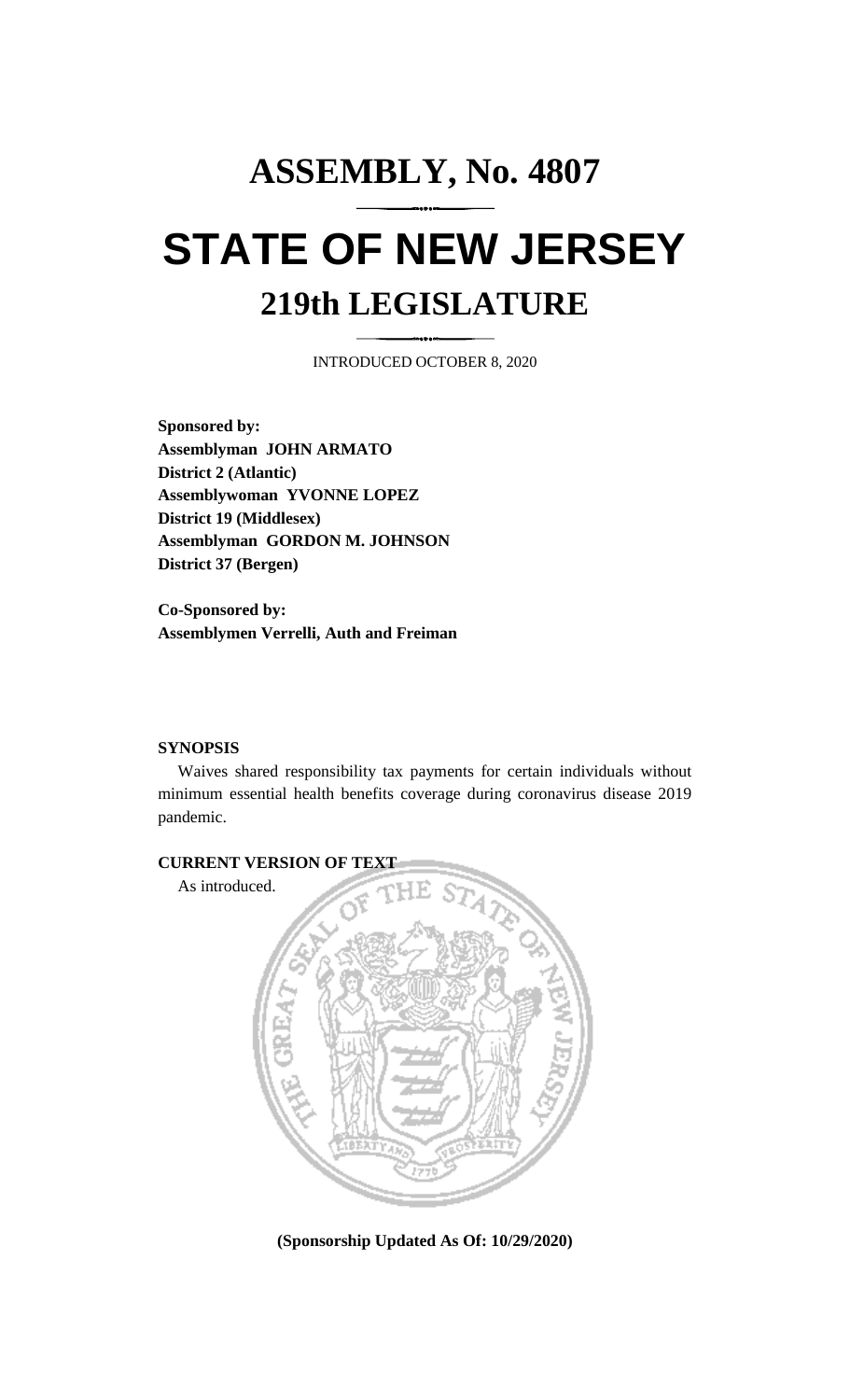**AN ACT** concerning minimum essential coverage and the coronavirus disease 2019 pandemic. **BE IT ENACTED** *by the Senate and General Assembly of the State of New Jersey:* 7 1. a. For any month during which Executive Order 103 of 2020 is in effect, the State shared responsibility tax established pursuant to section 3 of P.L.2018, c.31 (C.54A:11-3) shall not be imposed with respect to any applicable individual for that month if the taxpayer: (1) receives any State or federal unemployment benefits, including regular or extended benefits and benefits received through the Pandemic Unemployment Assistance, the Pandemic Emergency Unemployment Compensation, or the Federal Pandemic Unemployment Compensation programs; or (2) is experiencing a substantial loss of income. b. As used in this act: "Executive Order 103 of 2020" means the public health emergency declared by the Governor in Executive Order 103 of 2020 concerning the coronavirus disease 2019 pandemic, or an extension or replacement of that Executive Order. "Substantial loss of income" means a reduction in monthly income of 50 percent or greater in a month, as compared to the taxpayer's average monthly income in tax year 2019. 26 2. This act shall take effect immediately, shall be retroactive to March 9, 2020, and shall expire 12 months following the expiration of Executive Order 103 of 2020. STATEMENT This bill provides that, for any month during which the public health emergency declared by the Governor in Executive Order 103 of 2020 concerning the coronavirus disease 2019 pandemic, or an extension or replacement of that Executive Order, is in effect the State shared responsibility tax shall not be imposed with respect to any applicable individual for that month if the taxpayer: (1) receives unemployment benefits; or (2) is experiencing a substantial loss of income. Current law requires certain taxpayers to pay the State shared responsibility tax for each month the taxpayer or the taxpayer's dependents do not have minimum essential coverage to provide for the costs of health care services. This bill suspends that requirement during the coronavirus disease 2019 pandemic for taxpayers receiving unemployment benefits and taxpayers who have experienced a substantial loss of income.